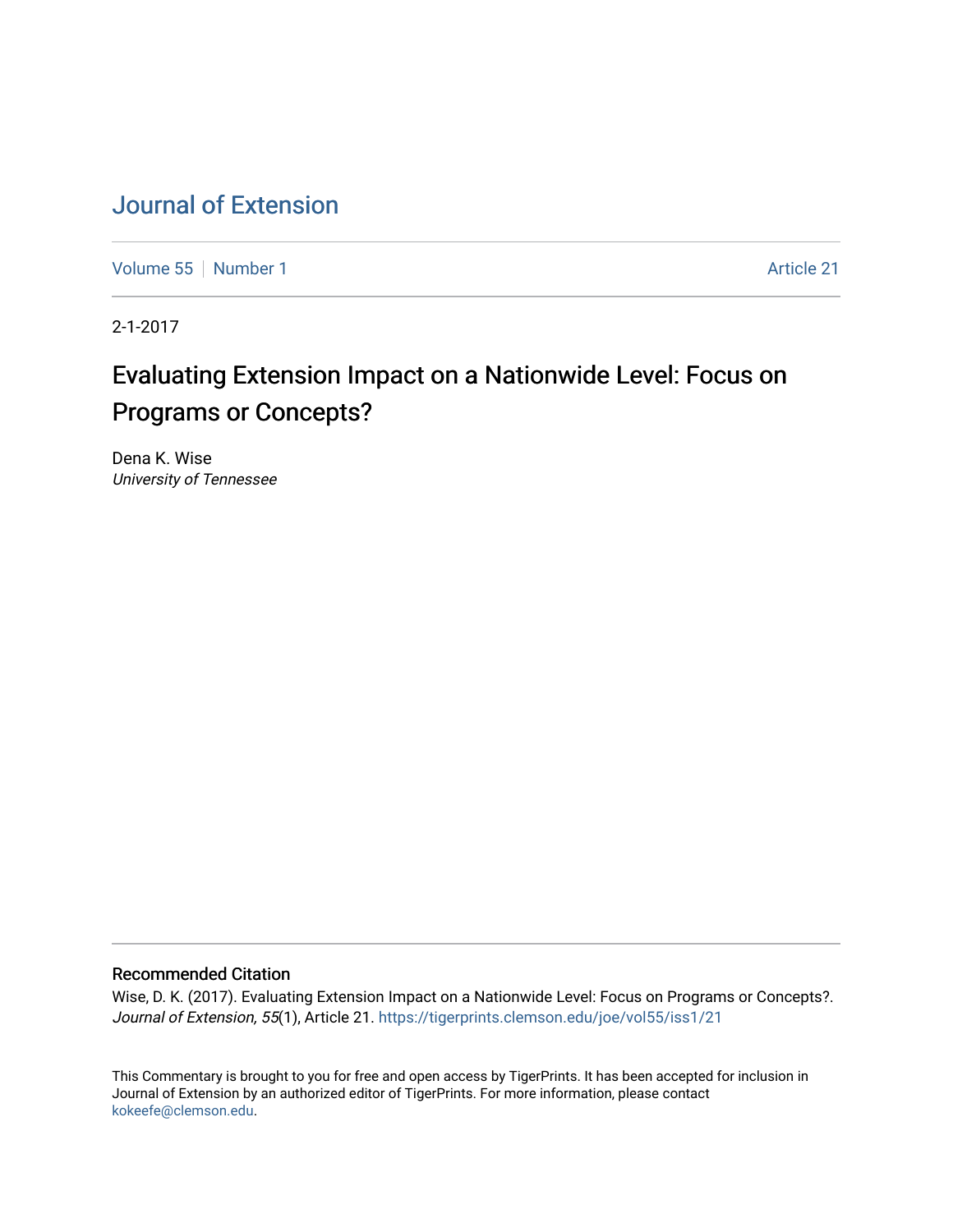

Commentaries conform to *[JOE](https://www.joe.org/for-authors-submission-guidelines.php)* [submission standards](https://www.joe.org/for-authors-submission-guidelines.php) and provide an opportunity for Extension professionals to<br>exchange perspectives and ideas.

# **Evaluating Extension Impact on a Nationwide Level: Focus on Programs or Concepts?**

#### **Abstract**

As agencies with minimal national reach and capacity grow more sophisticated in capturing public and private funding for outreach, Extension finds itself competing for national recognition of its scope and capacity. Because of the need for that recognition, it is increasingly important that states look beyond their individual systems of evaluation to cooperate in demonstrating the full extent of the Extension network for national stakeholders and funders. To do that, Extension must implement a nationwide system of evaluation, and that system should be built around the teaching of common concepts, rather than the delivery of common programs.

#### **Dena K. Wise**

Professor and Consumer Economics **Specialist** The University of Tennessee Extension Knoxville, Tennessee [dkwise@utk.edu](mailto:dkwise@utk.edu)

## **Evaluation Is More Important Than Ever**

As agencies with minimal national reach and capacity grow more sophisticated in capturing public and private funding for national outreach, Extension finds itself competing for national recognition of its capacity and scope. Because of the need for that recognition, it is increasingly important that states look beyond their individual systems of evaluation to cooperate in demonstrating national outreach so that the full extent of the Extension network is realized and communicated to both national and global stakeholders and funders.

In spite of Extension's federal system of reporting to the U.S. Department of Agriculture National Institute of Food and Agriculture, there seems to be little clear articulation of Extension's national capacity to deliver educational programs that change the behavior of its clientele. Some of the reason for this situation may lie in Extension's funding history, under which Extension was not required to compete for funding on a program-by-program basis but was funded wholesale through Smith-Lever allocation. Additional reason may lie in individual states' autonomy in implementing their programs in very different ways. Evaluation systems and methods and even expectations for evaluation differ widely from state to state. But a more critical barrier to showing national program impact is the difficulty—given Extension's program development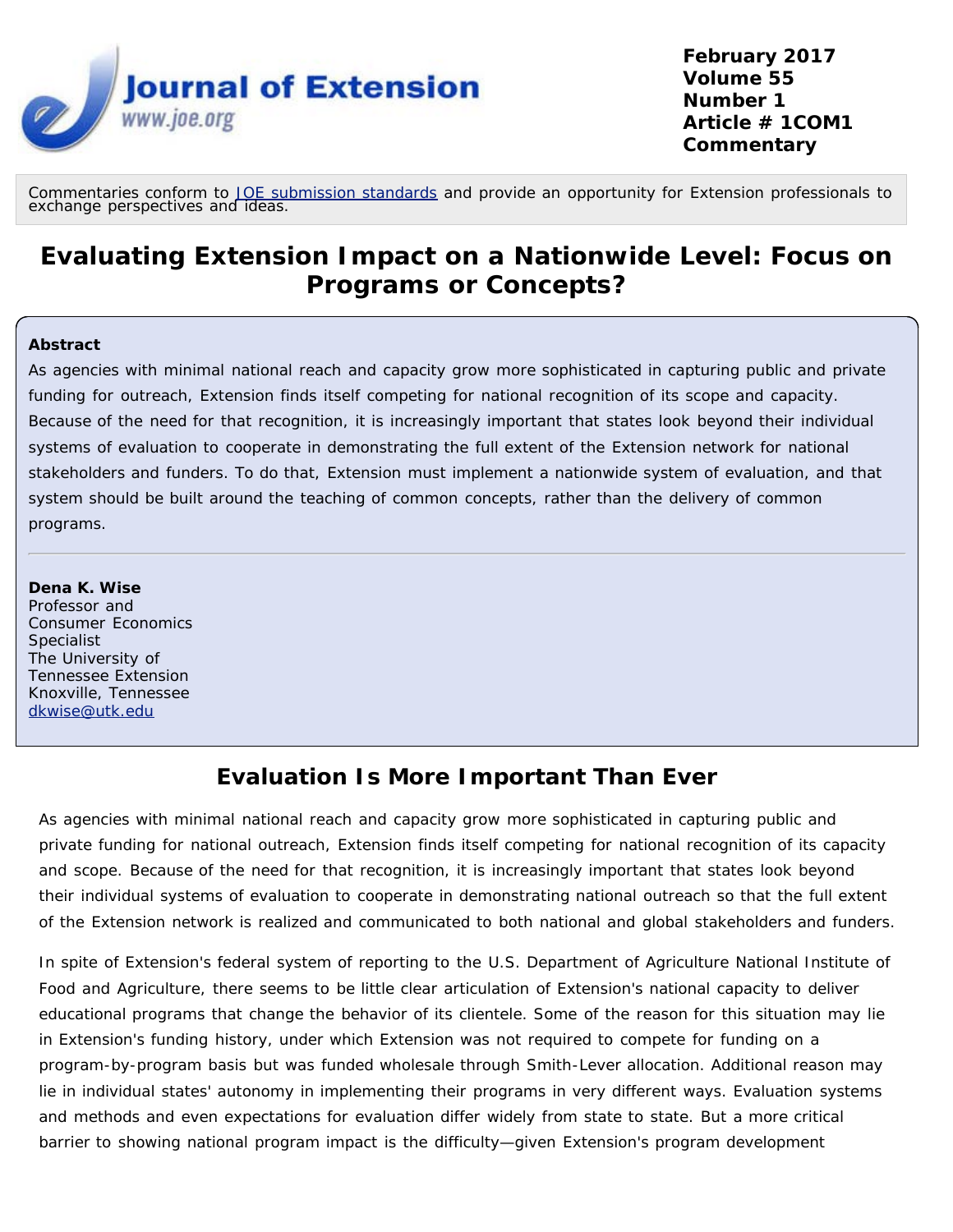#### Commentary **Evaluating Extension Impact on a Nationwide Level** And The S5(1) JOE 55(1)

structure—of focusing evaluation on Extension *programs* themselves. This article addresses the idea of an alternative national impact evaluation system focused around the teaching of common concepts and the impact of that teaching on the behavior of the learner or the outcome of individual or community effort.

## **Evaluation in Extension**

Across the Extension system, there is clear concern about the importance of accountability to the organization. Many articles on evaluation topics published in the *Journal of Extension* describe evaluation of individual activities or processes and are program specific; however, some articles propose models and methods of evaluation that might be used on a broader scale (e.g., Jayaratne, 2015, 2016; Kelsey & Stafne, 2012; Nielsen, 2011). Others describe criteria or aspects of evaluation that are relevant across the system for meeting standards for methodological integrity and rigor (Arnold & Cater, 2016; Braverman & Engle, 2009; Radhakrishna & Relado, 2009; Rennekamp & Arnold, 2009).

Regardless of the methodology employed, evaluation of *individual* programs is a matter of training educators at all levels on the evaluation process and having them implement that process. State and national administration and evaluation professionals have given a lot of attention to this task with the outcome being that more and more Extension educators at all levels are incorporating evaluation into the program planning process and reporting results, whether they use prepackaged programs or develop programs themselves (Workman & Scheer, 2012).

Including evaluation in the program planning process for individual programs, however, is entirely different from evaluating *across* Extension programs on a statewide or nationwide basis. Evaluating across programs even programs in the same subject matter—will not be accomplished by training all Extension educators in the evaluation process. Doing so results only in many different evaluations of individual programs. Demonstration of Extension's national reach and scope can be accomplished through development of a national evaluation system. Though Lamm, Israel, and Diehl, in 2013, attempted to inventory what types of evaluation data are being collected across the system and Payne and McDonald (2012) reported on the use of common instruments to evaluate Children, Youth, and Families at Risk programs with varying delivery methods, there has been relatively little written to date about how to operationalize multistate or national evaluation.

The task of building such a system is predicated on important decisions that must be made regarding common units of evaluation. Conversation about this issue is taking place among specialists in mutual subject areas, and a few groups have moved toward appointing committees to study and make recommendations on the matter.

## **Collecting Impact Data on "Programs" May Not Build on Extension's Strengths**

Some discussion among those who see the need for a national system for evaluation has centered on selecting "signature programs," or curricula widely used across states, and measuring outcomes and impacts from such programs. In fact, it is a relatively common belief among Extension specialists that local Extension educators should not vary from prescribed and "proven" curricula, taught in lesson series. Proponents of this thinking often stress the need for sequential learning, emphasizing that learning must be built, concept upon concept, to a level that tips the scale toward changes in behavior. National funding agencies augment this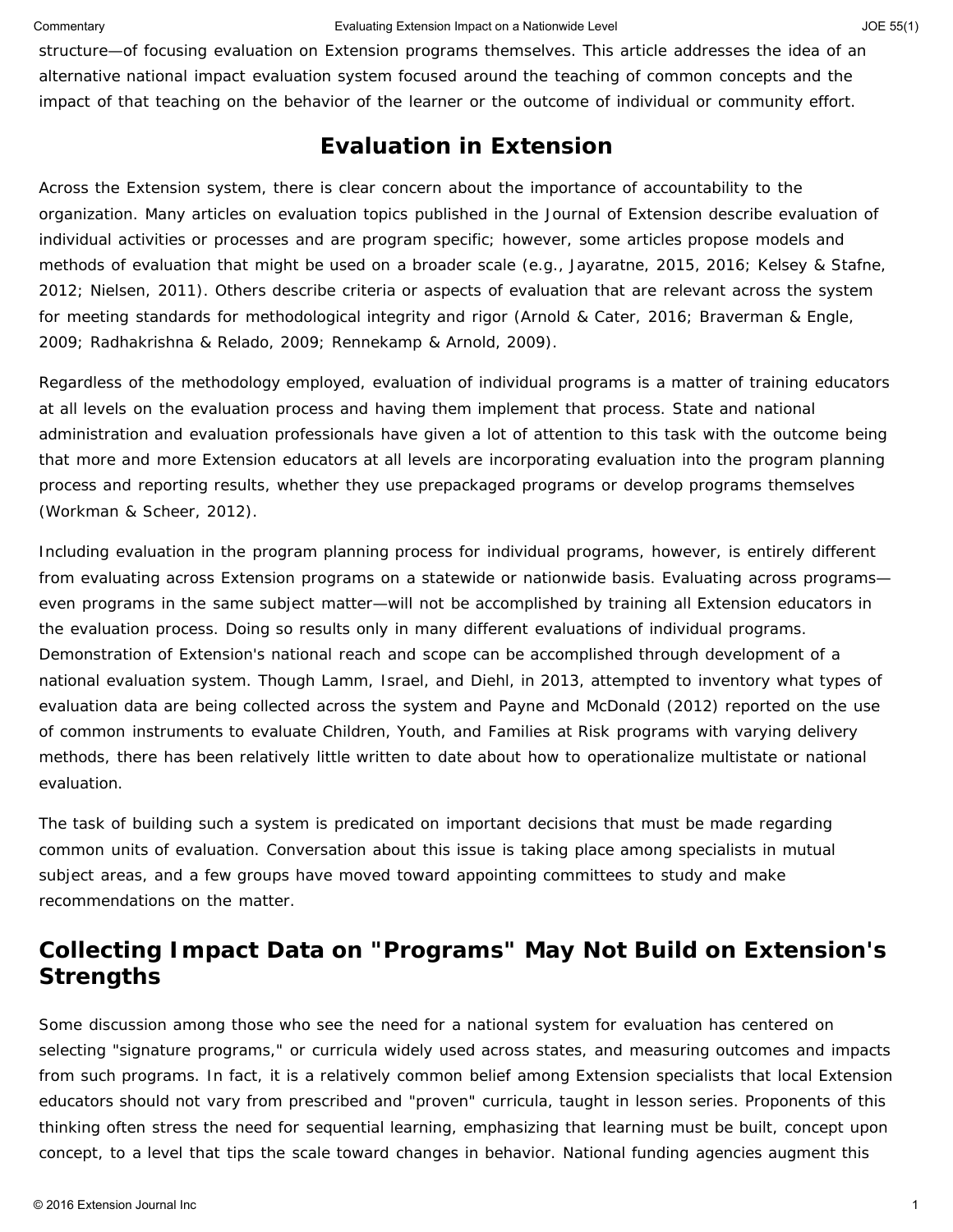#### Commentary **Evaluating Extension Impact on a Nationwide Level** And The S5(1) JOE 55(1)

thinking by sometimes limiting their funding to "evidence-based programming," with strictly prescribed program protocols and varying standards for proof of program effectiveness. Program developers with proprietary interest in curricula or methodologies also want assurance that their programs will be applied as intended and their intellectual property will be protected.

Although funders' wishes to support programs that make a difference—and developers' proprietary interests —are understandable, there are difficulties associated with limiting Extension evidence of impact to evidencebased programming, or any programming with a strictly prescribed methodology.

- Many packaged curricula are, in reality, compilations of concepts that are merely related to the same topic rather than built on sequential learning or problem-solving processes. Often they deliver information without engaging the learner interactively or involve only superficial interaction.
- Both issues and audiences are fluid and dynamic, and a solid evidence base for program impact takes years to establish. By the time the program is approved as evidence based, it may no longer address the relevant issue and audience in the most expedient way. One of the strengths of the Extension network is its ability to respond to emerging needs rapidly.
- It is difficult to incorporate accommodations related to ethnic or cultural factors in programs that follow precisely prescribed methods and to account for any resulting biases in evaluation (Dogan, Sitnick, & Onati, 2012).
- Strictly prescribed methodologies make it difficult to adjust teaching methods to accommodate different learning styles of individuals in the intended audience. Indeed, the emphasis on strictly prescribed program methods may undercut the local educator's experience with and insight into the local audience and his or her capability to finesse programming to fit local culture and need—another major strength of the Extension network.

## **What Can Be Done to Find Common Evaluation Measures?**

The key to evaluating across Extension programs nationwide is recognizing the unit of evaluation not as a program but rather as an individual teaching concept, learning task, or behavior change. A system centering on this idea would provide the capability for nationwide reporting to a common set of indicators spanning a variety of disciplines, programs, topics, delivery methods, and outcomes. For example, whether a farm management specialist worked with a group of farmers to budget expenditures for a crop rotation program or a family economics specialist retrieved data on how many college students created spending plans using an online learning program, each could report, on postprogram evaluations, the number of participants who "learned to make a plan for spending." Then, 3 to 6 months later, using follow-up with the same clientele, each could evaluate more long-term impacts by reporting the number of participants who "followed a spending plan," whether the spending plan was related to crop production or personal finance.

This system also would allow Extension, nationwide, to anchor its programs to common sets of core teaching concepts, learning tasks, and educator competencies across topic areas—all measured by common indicators. It would augment, rather than replace, current state systems for evaluation and reporting, yet it could serve as a model for more standardized reporting across Extension nationwide and for consistent measurement of a broad range of Extension program impacts. It would accomplish all this while leaving intact some of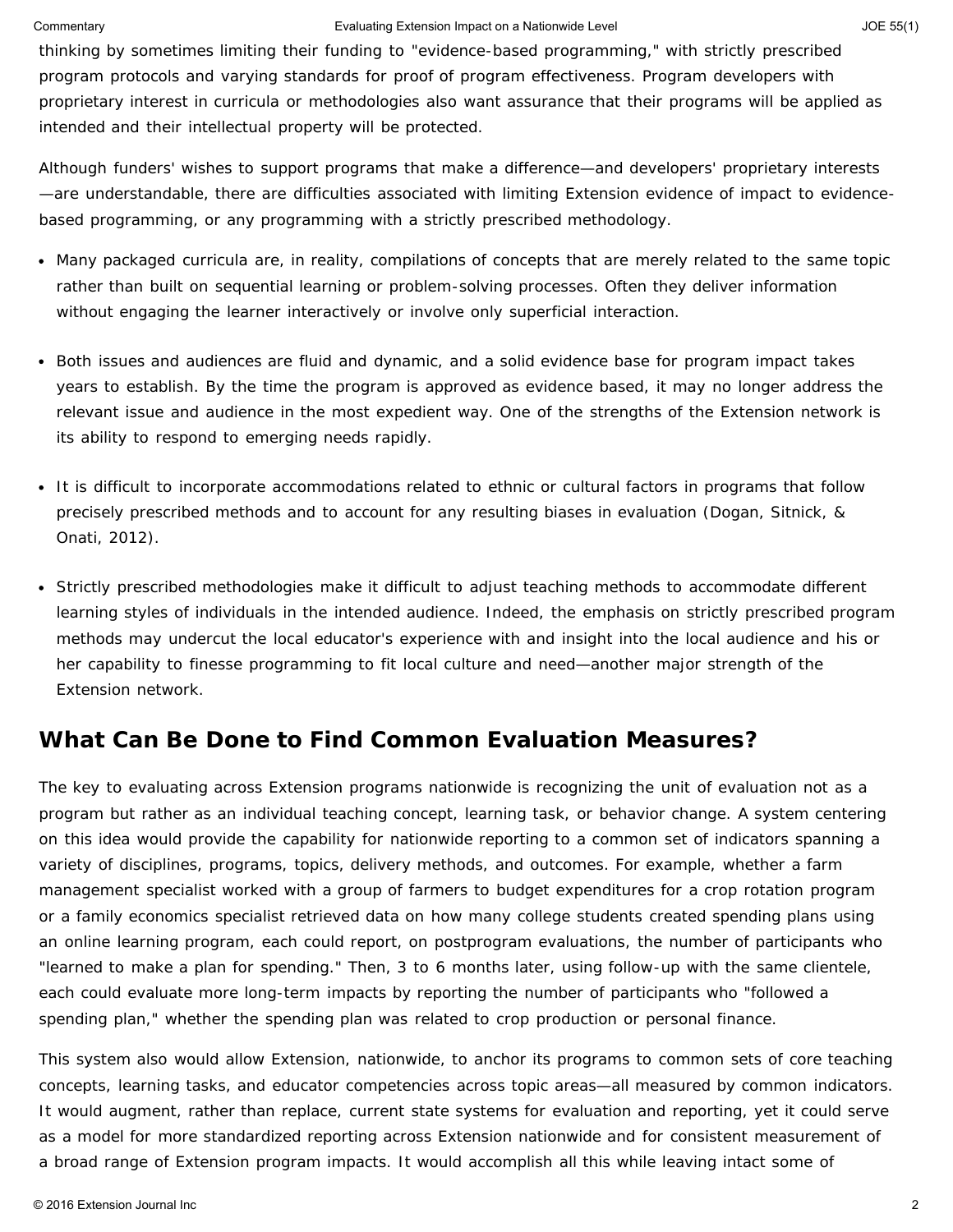#### Commentary **Evaluating Extension Impact on a Nationwide Level Commentary SIGN 108 55(1)** JOE 55(1)

Extension's most unique and valuable programming assets: the flexibility to respond to emerging needs with just-in-time programming, the capability to engage clientele in defining issues and seeking solutions, and the capability to customize programming to local needs and cultures of learning.

Implementing such an evaluation system would entail (a) reaching agreement, among educators in different fields and disciplines, on a limited set of national/federal reporting indicators based on learning of individual concepts or skills and adopting of individual behaviors; (b) developing an online reporting system; (c) designating responsibility for populating the system with data—either to individual agents for populating the system with individual program data or to state specialists for populating the system with compiled state data; and (d) designating responsibility for data analysis and stakeholder reporting.

Essentially, Extension's programming strength lies in its capability to engage both local clientele and educators with public universities across the United States to apply educational knowledge when and where it is needed. It is essential that any nationwide evaluation system accommodate and capitalize on this strength. Such a system would establish Extension's capacity to deliver educational information on a nationwide basis and would establish a sustainable system of longitudinal measurement of national impact.

## **References**

Arnold, M., & Cater, M. (2016). Program theory and quality matter: Changing the course of Extension program evaluation. *Journal of Extension*, *54*(1) Article 1FEA1. Available at: <https://www.joe.org/joe/2016february/a1.php>

Braverman, M., & Engle, M. (2009). Theory and rigor in Extension program evaluation planning. *Journal of Extension*, *47*(3) Article 3FEA1. Available at: <https://www.joe.org/joe/2009june/a1.php>

Dogan, S., Sitnick, S., & Onati, L. (2012). The forgotten half of program evaluation: A focus on the translation of rating scales for use with Hispanic populations. *Journal of Extension*, *50*(1) Article 1FEA5. Available at: <https://www.joe.org/joe/2012february/a5.php>

Jayaratne, K. S. U. (2015). Cost effectiveness ratio: Evaluation tool for comparing the effectiveness of similar Extension programs. *Journal of Extension*, *53*(6) Article 6TOT3. Available at: <https://www.joe.org/joe/2015december/tt3.php>

Jayaratne, K. S. U. (2016). Tools for formative evaluation: Gathering the information necessary for program improvement. *Journal of Extension*, *47*(3) Article 1TOT2. Available at: <https://www.joe.org/joe/2016february/tt2.php>

Kelsey, K., & Stafne, E. (2012). A model for evaluating eXtension communities of practice. *Journal of Extension*, *50*(5) Article 5FEA1. Available at: <https://www.joe.org/joe/2012october/a1.php>

Lamm, A., Israel, G., & Diehl, D. (2013). A national perspective on the current evaluation activities in Extension. *Journal of Extension*, *51*(1) Article 1FEA1. Available at: <https://www.joe.org/joe/2013february/a1.php>

Nielsen, R. (2011). A retrospective pretest-posttest evaluation of a one-time personal finance training. *Journal of Extension*, *49*(1) Article 1FEA4. Available at: <https://www.joe.org/joe/2011february/a4.php>

Payne, P., & McDonald, D. (2012). Using common evaluation tools across multi-state programs: A study of